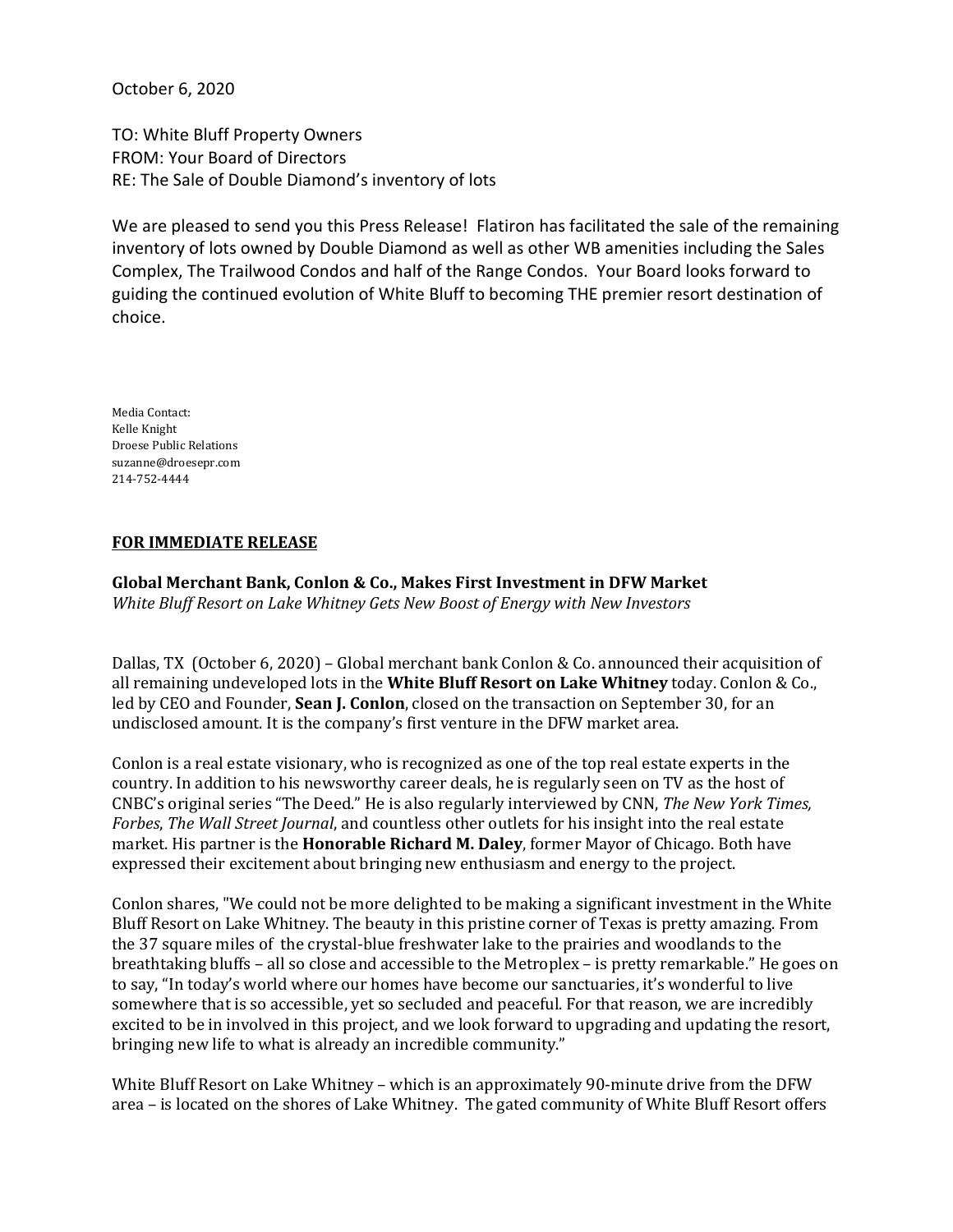affordable permanent and vacation home lots, with a variety of recreational options. The community includes over 3,500 acres with 6,500 building lots (719 fully entitled, shovel-ready lots), two newly renovated 18-hole championship golf courses designed by PGA tour winner Bruce Lietzke, a driving range and pro shop, two club houses, two restaurants, five swimming pools, tennis courts, hiking and cycling trails, an equestrian facility, overnight lodging for guests, and a marina for boating, sailing and other lake activities. Lot prices range from \$25K to \$250K, and lot sizes range from .25 acres to 1+ acre, with homes starting at \$200K.

Arcis Golf will provide management services for the golf course, pro shops, restaurants, lodging, the marina and other amenities within the resort. Arcis Golf, the second largest owner-operator of private, resort and daily fee clubs in the country, manages a collection of 65 properties nationwide, including the prestigious Cowboys Golf Club, which has been named "Best Overall Golf Club" in Dallas-Fort Worth for 17 consecutive years by *Avid Golfer* magazine.

Leonard Critcher, President of the White Bluff Property Owners Association also shared his enthusiasm for the project, saying, "The acquisition of the desirable and limited inventory of White Bluff lots and other amenities by Conlon & Co. marks the beginning of an exciting chapter in the evolution of White Bluff Resort. Our community and our Property Owners Board look forward to showcasing the first-class and unique environment White Bluff offers. This acquisition will be a major catalyst for White Bluff becoming THE resort venue of choice."

Census data shows that Americans are increasingly moving West and South. This move away from high regulatory and tax burdened states has led to stronger economic and population growth in states such as Texas, which is poised to see continued job and wage growth, housing affordability, and a dynamic economy that has become more diversified and less reliant on the energy industry.

Conlon adds, "Having done business all over the world, I have always found the prospect of doing business in Texas intriguing. I did my first deal here over a decade ago, and I love this state, which has always been incredibly pro-business. Given the general trend in America now, Texas is in a unique position to benefit from increased mobility. All of this combined with White Bluff Resort's amazing resort amenities – positioned on the bluffs of beautiful Lake Whitney, and such a short commute to the city – allows anyone to have the quality of life that has almost become our mantra this year. It epitomizes the sort of living most people aspire to have."

For more information, please visit [www.whitebluffresort.com,](http://www.whitebluffresort.com/) or contact Kelle Knight at Droese Public Relations.

## ###

## **About Conlon & Co.**

Conlon & Co., founded in 2000 by Sean J. Conlon, operates as a merchant bank with a focus on capital raising an arbitrage opportunities within real estate finance and investment markets. The company grew from Sean's successful career in real estate and a lifetime of building relationships. Growing on the success of his varied real estate enterprises, Conlon & Co. was born. Conlon designed the company to establish a brand-name to capture the depth and breadth of real estate investment and consulting services and he could offer his extensive network of clients.

Conlon & Co.'s in-house capabilities, combined with 25 years of building relationships and strategic partnerships gives Conlon & Co. unparalleled insights into the market, access to capital and unique investment opportunities. Conlon & Co. is made up of a team of dedicated professionals who share Conlon's ideas as well as a strong work ethic that has made his endeavors to date so successful. The Conlon & Co. team